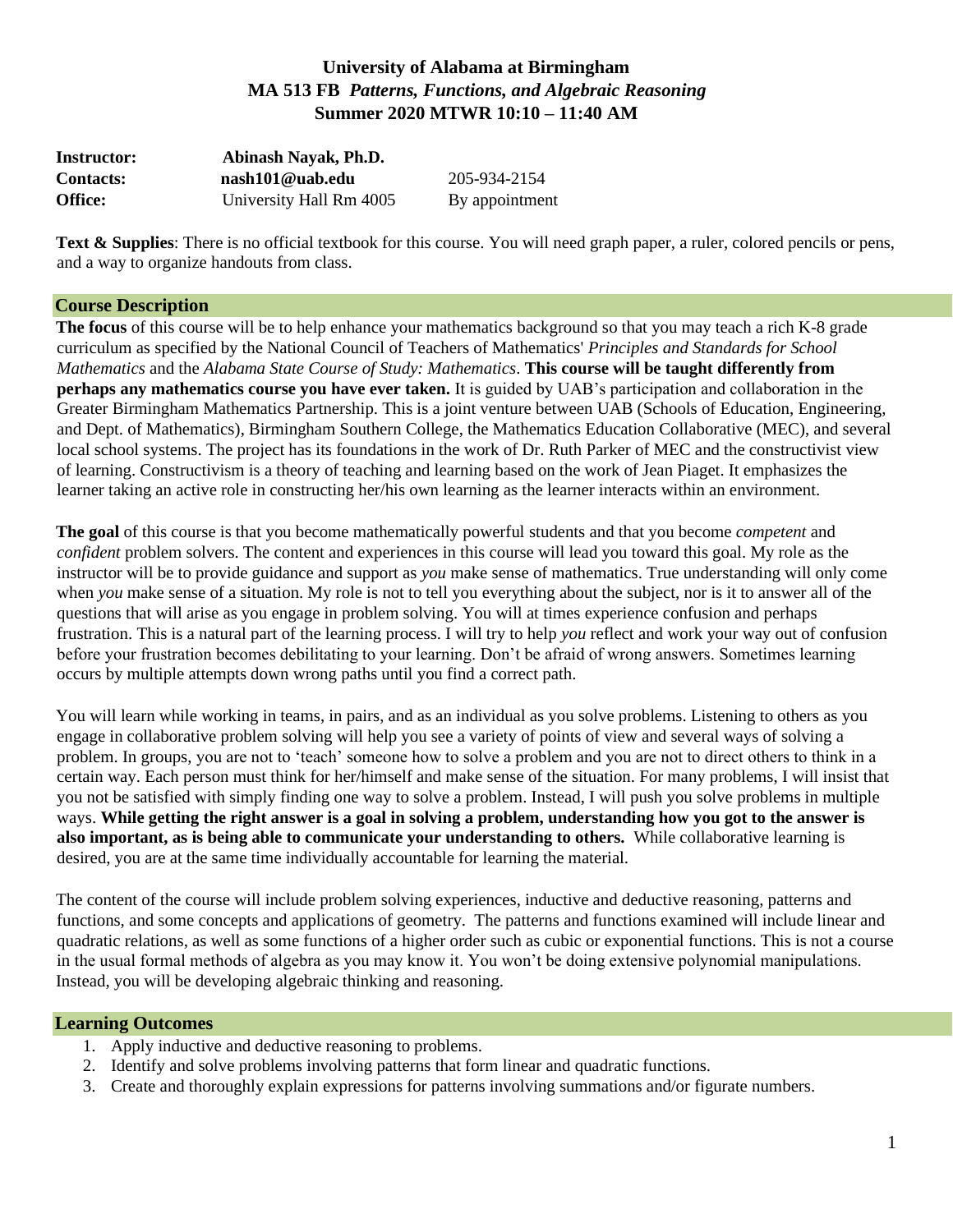- 4. Apply a variety of problem-solving strategies in order to solve both geometric and word problems involving patterns.
- 5. Identify patterns on Pascal's Triangle. Write an expression that works for multiple patterns identified.
- 6. Identify properties of geometric figures and apply these in problems.
- 7. Demonstrate knowledge of concepts of number and number relationships, number systems, number theory, estimation, and computation in the context of problem solving.
- 8. Communicate mathematical ideas orally and in writing including making mathematically convincing arguments.
- 9. Demonstrate a positive disposition toward persistence and reflection in doing mathematics.
- 10. Demonstrate the ability to interact within groups, and with the class as a whole, while demonstrating cognizance of working with students at different levels.

#### **Course requirements**

- **1. Attendance and active participation in all sessions. Two or more unexcused absences will lower your final grade. Because active group participation is an essential component of this course**, **missing 25% of classes or more with unexcused absences will result in a grade of F for this course.**
- **2.** You may collaborate on solving the homework problems (Menus 1 and 2). However, it is imperative that you are able to solve problems independently on the exam. Graduate students are required to complete four additional and more complex problems for Menus 1 and 2. These will be distributed in class.
- **3.** Complete individual menus of problems, group tasks, and homework problems. If you must miss class, you are expected to complete any missed group work or tasks from the missed class.
- **4.** Complete article reviews and other readings. Full directions and expectations for these assignments are on Canvas.
- **5.** Complete an in-class Midterm Performance Assessment near the middle of the semester and a Final Performance Assessment at the end of the semester.
- **6.** Develop a Final Mathematics Portfolio. Directions will be provided on Canvas.
- **7.** Complete a final mathematics task to be included in your Portfolio. This task will be distributed in class and is in addition to the Portfolio tasks described on Canvas.
- **8.** Have a positive and productive disposition toward yourself, your classmates, and mathematics. Be respectful of fellow classmates and the instructor as you share ideas.

#### **Course Grades**

Students earn their grade in the course as determined in the table below. Points accumulated will be recorded in CANVAS. Important due dates will be listed in CANVAS calendar. Recall that there is no grade of **D** for graduate students.

| <b>Assignments</b>           | Percent of         | Percent       | Grad         |
|------------------------------|--------------------|---------------|--------------|
|                              | <b>Final Grade</b> | <b>Earned</b> |              |
| Two Math Menus (homework)    | 24                 | 92-100        | A            |
| Participation/Attendance*    |                    | 82-91         | B            |
| Article Reviews/ Discussion  | 10                 | 72-81         | $\mathsf{C}$ |
| Midterm                      | 24                 | 71 and below  | F            |
| <b>Mathematics Portfolio</b> |                    |               |              |
| Final                        | 27                 |               |              |

| <b>Percent</b> | Grade |  |
|----------------|-------|--|
| <b>Earned</b>  |       |  |
| 92-100         | A     |  |
| 82-91          | B     |  |
| 72-81          | C     |  |
| 71 and below   | F     |  |
|                |       |  |
|                |       |  |

\* The participation score is intended to recognize those who put forth a maximum effort and demonstrate persistence in problem solving. The instructor will use her best professional judgment in awarding the 5% for this item based on a student's full participation in class activities, attempts at completion of challenging tasks, and may be influenced by a student's attempts or non-attempts at dessert items from the menu problems. Five percent will be awarded to students who: have few or no absences (and make up the work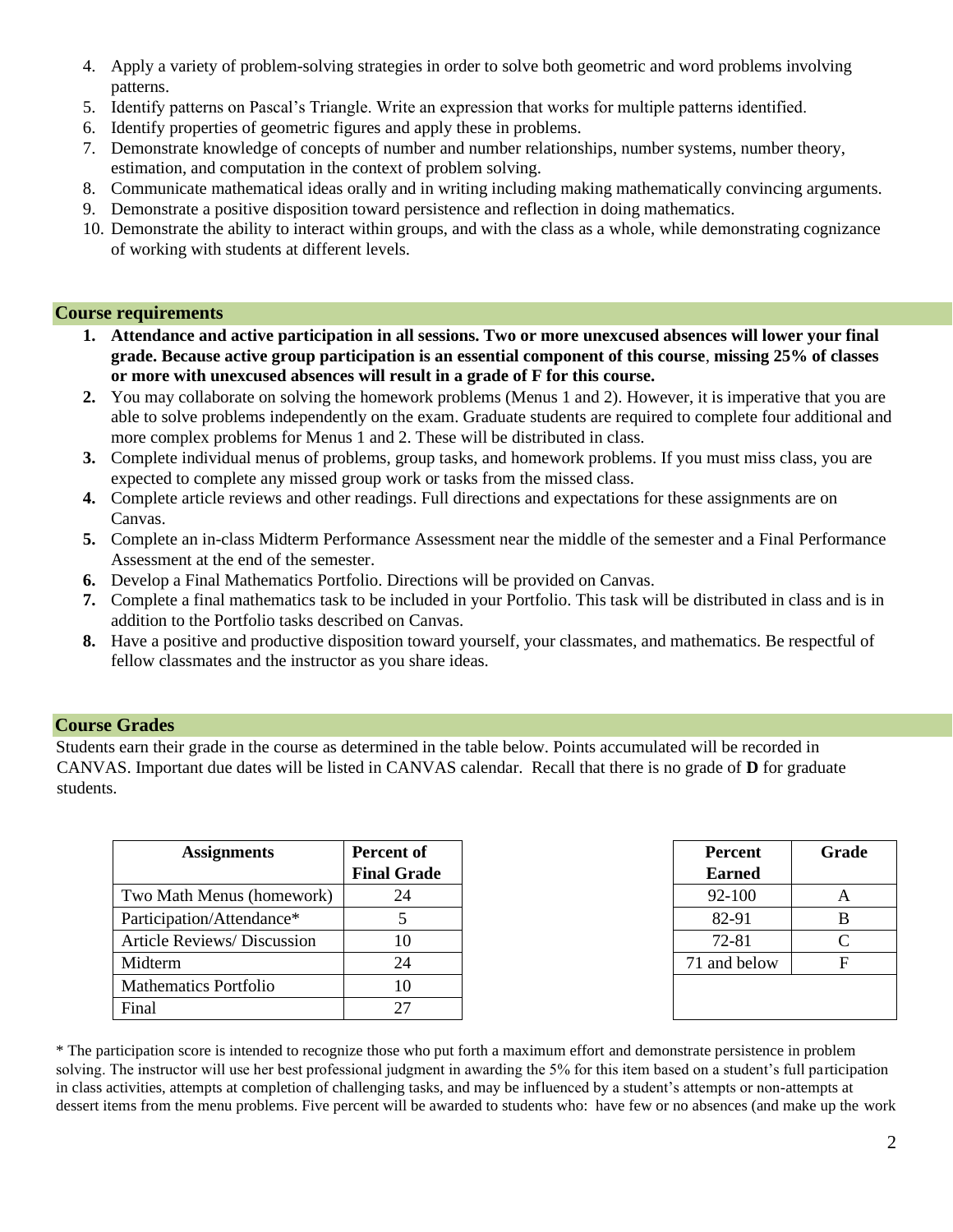for any absences), actively participate in all group and independent tasks, demonstrate persistence in pursuing challenging problems and tasks, show craftsmanship in solving problems and seek to extend their thinking on problems, stay on task without reminders during class activities, show the ability to work independently on tasks, demonstrate the ability to work with others on tasks without providing too much assistance, complete all required tasks on the menus and give good faith attempts at some of the desserts on the menus. If in the judgment of the instructor a student fails to meet all of the above, the instructor will assign a score between 0 and 5% with appropriate credit given for partial successes in meeting course goals. The instructor's decision here is based on his/her professional experience and is the final judgment on this item.

# **Course Policies**

## **Cell Phones and Other Devices**

Let me know in advance if there is an important reason for you to be accessible by phone during class. Please silence your cell phone so you can be fully present to the members of our class and your small groups. Other devices are not permitted in class unless otherwise approved by the instructor.

## **Exams**

A make-up exam will be scheduled only when requested within the first two days of the term for a valid and verifiable reason or in case of an extreme emergency.

## **Attendance and Tardiness/Early Departure Policy**

Attendance every day is expected and essential to success. Please be on time to class and let me know as soon as possible if it is necessary to miss class. **Class roll will be taken** at the beginning of each class period and recorded. Always sign in as documentation of your attendance and punctuality. It is your responsibility to talk with your peers regarding what you missed, ask classmates to turn in your assignments, etc. You will be held responsible for content during your absence**.**  Tardiness to class and early departures are disrespectful to the instructor and your classmates.

## **Late Assignments/Revisions**

All assignments are due at the indicated/assigned due date and time in Canvas unless otherwise instructed. In the event the instructor will accept a late assignment, ten percent of the assignment grade will be deducted per day late. No revisions will be possible unless requested by the instructor. If the instructor requests a revision of an assignment, the grade you receive will be an average of the first and second attempts.

# **Academic Misconduct**

UAB Faculty expects all members of its academic community to function according to the highest ethical and professional standards. You are expected to be aware of, and rigorously adhere to UAB code of conduct with regard to academic honesty and inter-personal relations.

Academic dishonesty and misconduct includes, but is not limited to, acts of abetting, cheating, plagiarism, copying homework, fabrication, and misrepresentation. Candidates are expected to honor the UAB Academic Code of Conduct as detailed in the most current *UAB Student Catalog.*.

# **Reasonable Accommodations**

UAB is committed to providing an accessible learning experience for all students. If you are a student with a disability that qualifies under Americans with Disabilities Act (ADA) and Section 504 of the Rehabilitation Act, and you require accommodations, please contact Disability Support Services for information on accommodations, registration and procedures. If you are registered with Disability Support Services, please contact DSS to discuss accommodations that may be necessary in this course. Disability Support Services can be reached at 934-4205 or www.uab.edu/dss or in the Hill Center Suite 409.

#### **Non-harassment, hostile work/class environment:**

The UAB College of Arts and Sciences expects students to treat fellow students, their Course Instructors, other UAB faculty, and staff as adults and with respect. No form of hostile environment or harassment will be tolerated by any